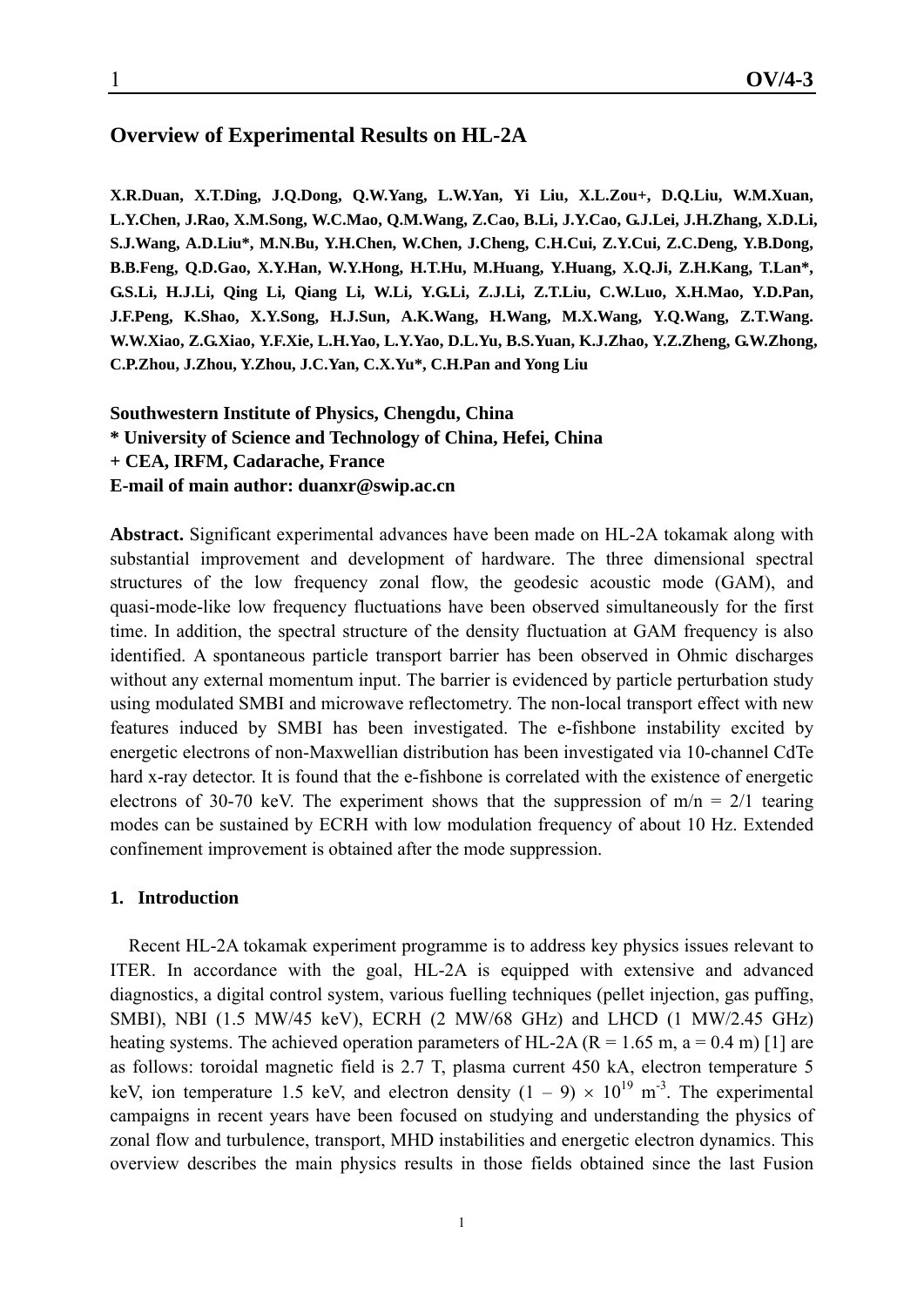Energy Conference. The achievements benefit from the following hardware development and improvement. Diagnostics with high spatial and temporal resolution include: Thomson scattering for Te, five soft x-ray arrays for MHD study, microwave reflectometer for electron density profile and Doppler reflectometry for plasma rotation and core turbulence measurements, specially designed Langmuir probes for 3D zonal flow and edge turbulence measurement, 10-channel CdTe hard x-ray detector for energy distribution of energetic electrons. Besides, the supersonic molecular beam injection (SMBI) system has been improved, the modulation frequency of SMBI reaches 50 Hz, the system is not only an advanced technology for fuelling, but also a powerful tool (combined with microwave reflectometer) for particle transport study. The NBI system with four ion sources (power up to 1.5 MW) has been commissioned and operated on HL-2A.

### **2. Transport**

### *2.1 Spontaneous internal particle transport barrier*

Particle transport barriers with energy confinement improvement have been observed in tokamaks, at the edge of the H-mode plasmas [2] as well as in the core (ITB) in advanced discharges [3-5]. These regimes have often been achieved with high power RF wave or neutral beam heating. On HL-2A tokamak, natural or spontaneous particle transport barriers were observed in purely ohmically heated plasmas without any external momentum input or extra particle sources.

In the HL-2A experiments, internal particle transport barriers (pITBs) were found to be formed in ohmic plasmas when the electron density increases to a critical value [6]. Fig.1

shows the temporal evolution of the line-averaged density profile for a representative discharge with transition to a pITB. Before  $t = 420$  ms, no clear barrier had been observed. Starting from this moment, a pITB developed gradually around  $r = 29$  cm. The critical line-averaged electron density corresponding to this transition is  $n_c = 2.2 \times$  $10^{19}$ m<sup>-3</sup>. The pITB domain is from  $r = 28$  cm to  $r = 30$  cm. The width of the barrier is 1-2 cm. There is a drastic change in the density gradient through the barrier:  $L_n \sim 10$ cm inside the barrier,  $L_n \sim 50$ cm outside the barrier and  $L_n \sim 25$ cm in the core and edge regions.

To study the transport features of the pITB, the density modulation generated by SMBI has been used [7]. Fig. 2(a) and (b) display the phase and the amplitude of the 1st Fourier harmonic of the modulated density. In the experiment, the SMBI modulation frequency is



*Fig.1. Shot #7557. Temporal evolution of the density profile at selected moments measured by a broadband O-mode reflectometer. Before the appearance of the barrier (250 ms); at the beginning of the appearance of the barrier (420 ms); strong barrier (480 ms); just after a particle pulse injection by SMBI (520 ms).*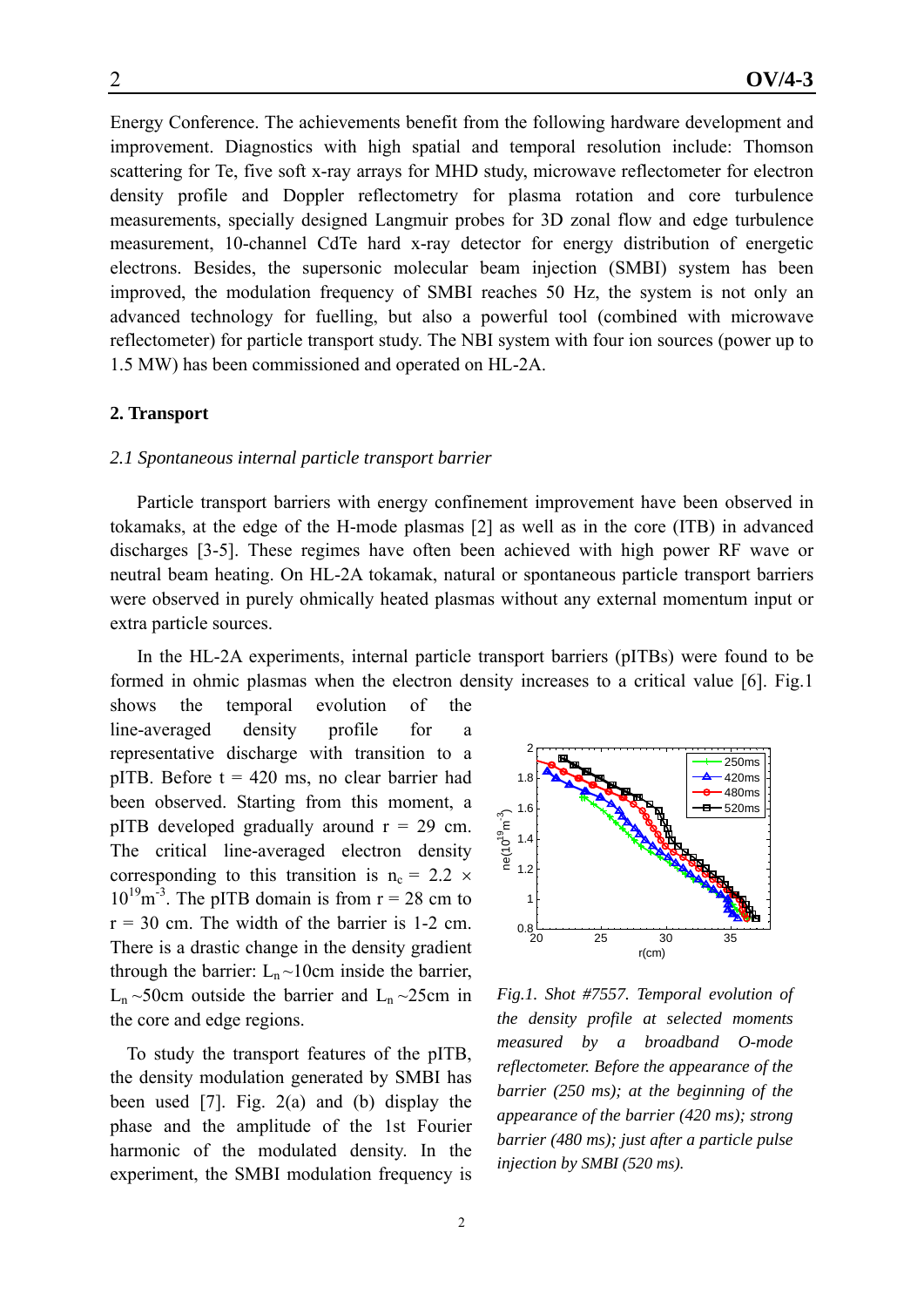9.6 Hz, the duration of SMBI pulse is about 6 ms, the gas pressure of SMBI is 1.3 MPa. The simulation with an analytical model [8] for particle transport was carried out to characterize this barrier quantitatively. In Fig. 2 (a) and (b), the solid lines represent the simulation results,



*Fig. 2. Shot #7593. Phase (a), amplitude (b) of the 1st harmonic of the Fourier transform of the modulated density. (c). Diffusivity D, convective velocity V for the simulation*

solid circles are experimental results. A satisfactory agreement has been found between the experiments and the analytical calculation. It can be seen from Fig. 2(c) that  $D_1 = 0.1$  m<sup>2</sup>/s and  $V_1 = 1.0$  m/s in the domain I (r < x<sub>1</sub>), D<sub>2</sub> = 0.045 m<sup>2</sup>/s and V<sub>2</sub> = -2.7 m/s in the domain II (x<sub>1</sub> <  $r < x_2$ ),  $D_3 = 0.5$  m<sup>2</sup>/s and  $V_3 = 6.0$  m/s in the domain III ( $r > x_2$ ). In comparison, a SMBI modulation experiment has also been performed for a discharge with a density ( $n_e$  = 1.9  $\times$  $10^{19}$  m<sup>-3</sup>) lower than the critical density n<sub>c</sub>. In this case, no barrier has been observed, the

diffusivity obtained by the method is  $D = 0.25m^2 / s$  for  $r = (28-31)$  cm, and a negative convective velocity has been found  $V = -2.2m/s$  for r = (28-31) cm, V = -4.2 m/s for r =

(31-33) cm. From the density modulation experiments, it is found that the convective velocity is negative when the density is lower than the threshold and positive when the density exceeds the threshold, except for inside the barrier where the particle convective velocity remains negative. The diffusivity D is rather well-like than step-like.

Fig. 3 shows the radial profiles of the turbulent poloidal rotation velocity of the plasma measured with the Doppler reflectometry [9] at different densities. When the electron density is lower than the critical density  $n_c = 2.2 \times 10^{19} m^{-2}$ , the measured velocity increases monotonously in the



*Fig.3. Radial profile of the turbulent poloidal rotation velocity with pITB*  $(O, \Box)$  *and without pITB (* Δ *) measured by Doppler reflectometry. Radial profile of the electron diamagnetic drift velocity*  $V_e^*$ .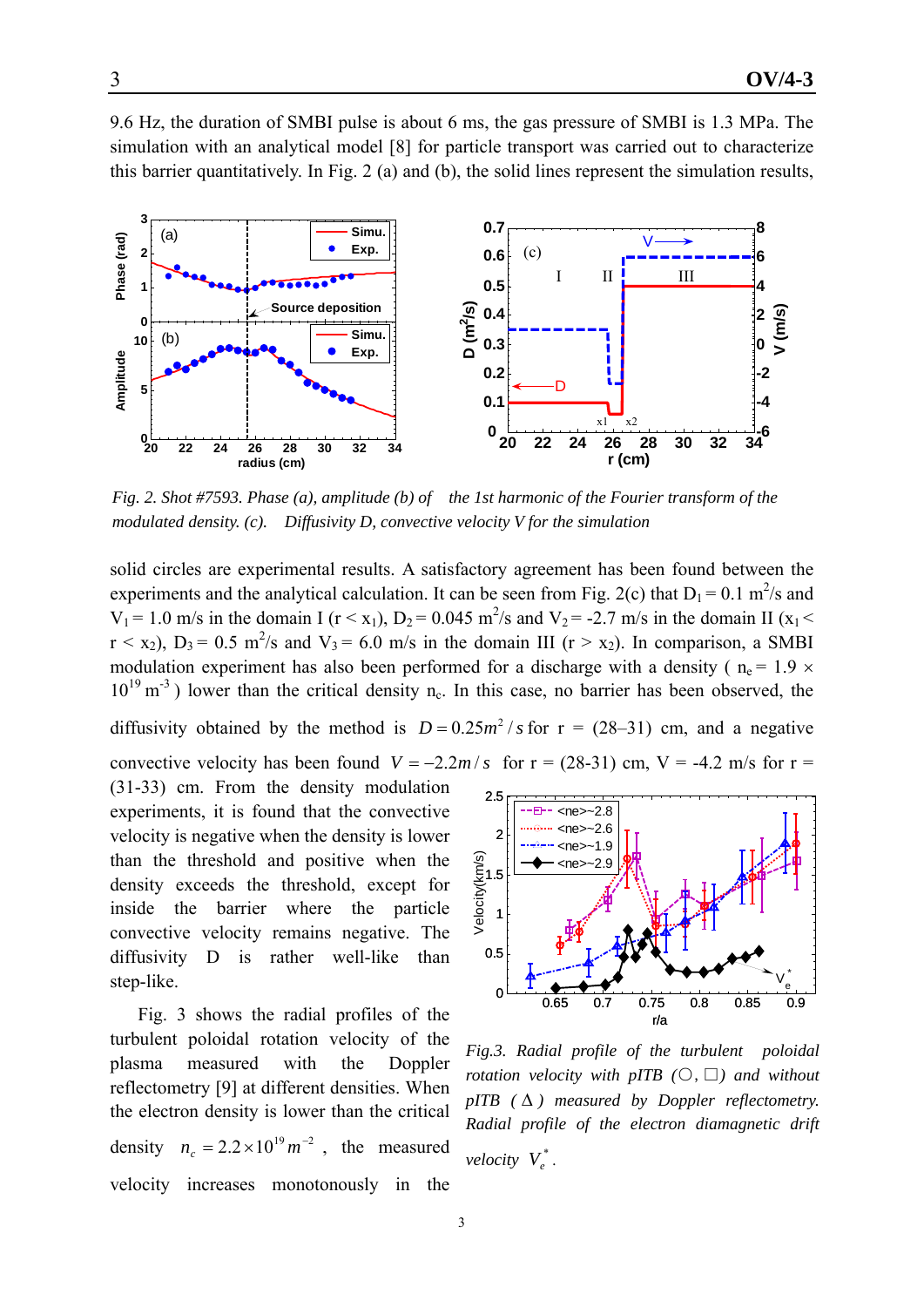region of  $0.6 < r/a < 0.9$ . When the density exceeds the density threshold, a drastic change in the measured rotation velocity is observed in the barrier region  $r/a = 0.6$ -0.7. The electron diamagnetic drift velocity  $V_e^*$  is also given in Fig. 3, which is computed from the measured density and electron temperature profiles. The same feature is observed in the barrier region for  $V_e^*$ , assuming  $V_{\perp} = V_{E \times B} + V_e^*$ ,  $V_{E \times B} \approx 1 m/s$  for 0.6  $\leq r/a \leq 0.9$ . This may suggest that the drastic change observed in the turbulent rotation velocity at the barrier results from the steepness of the density gradient in the barrier. Because the Doppler reflectometry detection system is homodyne, the turbulent direction is not available with the diagnostics.

The change of the sign for the convective velocity may be explained with the turbulence TEM/ITG regimes [10, 11]. The density threshold may be correlated to the TEM/ITG transition via the collisionality. However the mechanism leading to the pITB formation remains unclear. On the other hand, the formation of the barrier coincides with the TEM/ITG transition. Thus it is not excluded that the transport barrier is created initially by the discontinuity or jump in the convective velocity during the TEM/ITG transition, or more precisely, by two convective velocities in opposite direction (inward/outward) at the barrier. This speculation needs, of course, further experiments to be confirmed.

### *2.2 Non-local transport with SMBI*

Since the first observation of the non-local effect on TEXT-U in 1995 [12], different edge

cooling techniques [13- 16] have been widely used in studying the effect: impurity injection by laser ablation, ice pellet injection, carbon-based molecules injection, etc. On HL-2A, non-local effect has been observed after supersonic molecular beam injection.

The results on the non-local effect induced by SMBI on HL-2A show some new features: the duration of the core Te rise could be prolonged by changing the condition of the injected SMBs (see Fig. 4); both the thermal radiation and the Hα emission decrease when the non-local effect appears [16]. Fig. 5 shows the Fourier transformation of the electron temperature measured by ECE when the Te modulation was induced by the modulated SMBI at  $f = 10$  Hz. For all harmonics a strong



*Fig. 4. Shot 8364. The temporal evolution of Te measured by the ECE at different radii. The sustainment of the core Te rise induced by SMBI is prolonged by changing the time separation between two SMB pulses. It is 20 ms, 20 ms and 15 ms for three successive events respectively. The pulse duration is 4 ms.*

decrease in amplitude and a clear phase jump occur at  $r \sim$ -18 cm, which is the reverse position of the electron temperature change. Two peaks in amplitude profile and two corresponding troughs in phase profile can be found for all harmonics. Those may indicate that two perturbation sources exist in the regions outside and inside the inversion radius, respectively. The position of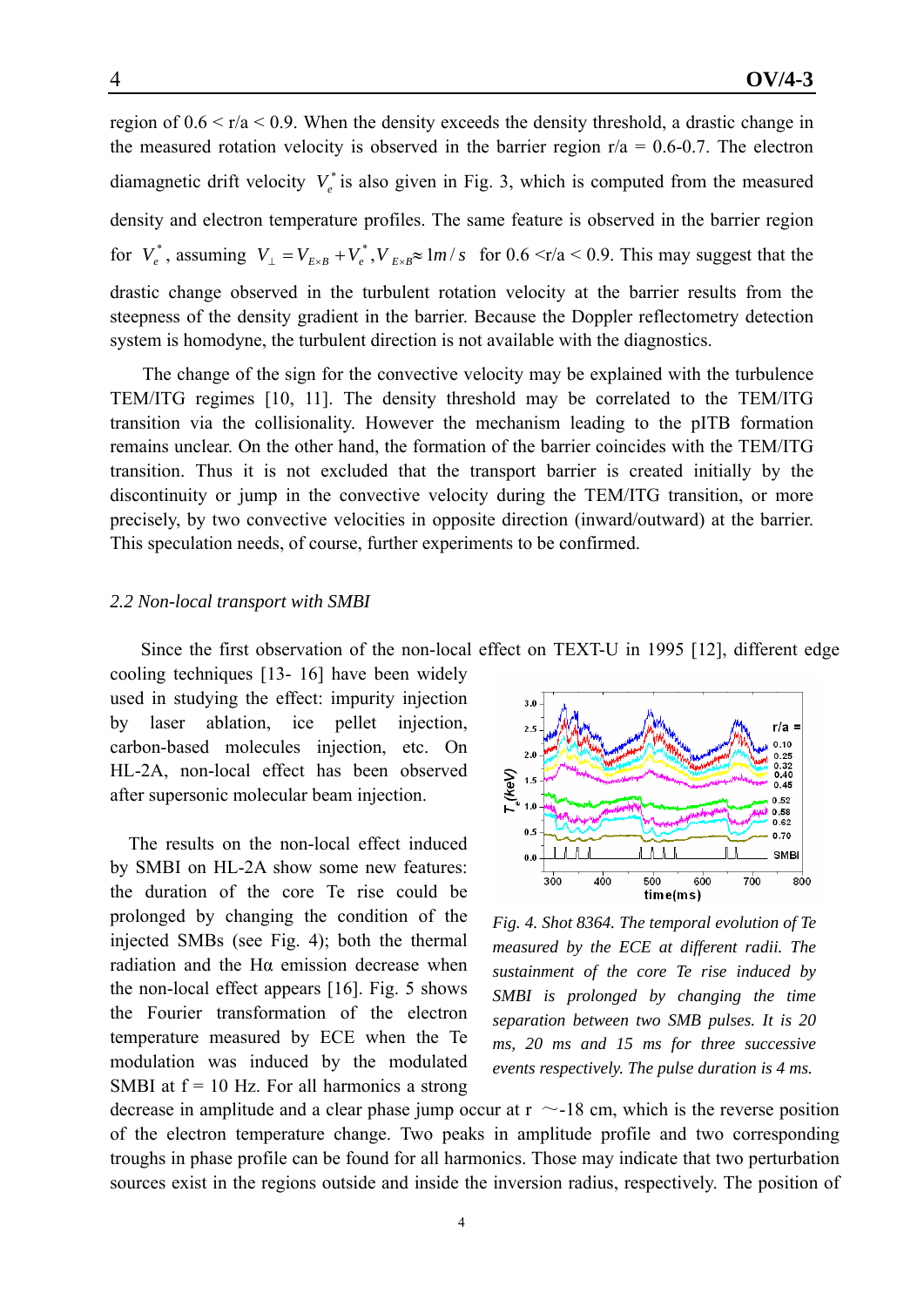the outer initial heat pulse is found to be at  $r \sim -25$  cm, which depends on the deposition location of SMBI, and the behaviour of the perturbation shows usual propagation features of SMBI cold pulse. The value of  $\chi$ <sup>e</sup>HP deduced from Fourier analysis, showing agreement with the result from sawteeth pulse propagation, is in the range  $(2-3)$  m<sup>2</sup>/s. In the inner region, the initial perturbation is found to be in the core, yielding a faster outward propagation, and  $\chi_e H$ P is in the

range  $(6 - 8)$  m<sup>2</sup>/s. Profiles of amplitude and phase at the first three harmonics are independent of the SMBI modulation frequency. The steeper profiles around the interface, which means a reduction of heat transport, indicate that an internal transport barrier is formed in this region. With the good flexibility and easy controllability of the SMBI conditions (gas pressure, modulation frequency, duty cycle, etc.), modulated SMBI has been proved to be an effective tool to study the non local effect. Further investigation on the mechanism of the effect is to be undertaken on HL-2A.



*Fig. 5. The amplitudes and phases of the first three harmonics after FFT of the Te measured by ECE*   $(\text{shot } 8337, B_t = 1.4 \text{ T}, n_e = 0.7 - 1.0 \times 10^{19} \text{ m}^3, I_p$ *= 180k.).*

### **3. Zonal flow andTurbulence**

### *3.1 Low frequency zonal flows*

 Zonal flows became a concerned issue over the last decade. Many theory predicted characteristics have been confirmed in experiments, especially for the geodesic acoustic mode (GAM) [17], which has a higher frequency and could be identified more easily. The symmetry feature of the low-frequency Zonal Flow (LFZF) [18] in the core plasma has been proved on the DIII-D by the beam emission spectroscopy [19] and on the CHS by the heavy ion beam probes [20] respectively. However, few convincing experimental evidences have been demonstrated for the existence of the LFZF in the edge plasma. In the experiments on HL-2A, the coexistence of the LFZF and GAM was observed, and the complete 3-D spectral structure of the LFZF in the edge plasma was investigated [21].

 The experiments were carried out in Ohmic deuterium plasmas with a limiter configuration under the following conditions: B<sub>t</sub> = 1.4 T, Ip = 160-180 kA,  $q_a$  = 3.5-4,  $\bar{n}_e$  =  $(1-3) \times 10^{19}$  m<sup>-3</sup>. Four Langmuir probe arrays were used to measure the floating potential fluctuations ( $\phi_f$ ), two of them separated by 5 cm poloidally and two by 130 cm toroidally for determining the poloidal (m) and toroidal (n) mode numbers, respectively. These measurements were located at the radius  $r/a = 0.90$ .

 The spectra of coherent coefficients and mode numbers between two potential fluctuations measured by the poloidally and toroidally large separated probe arrays were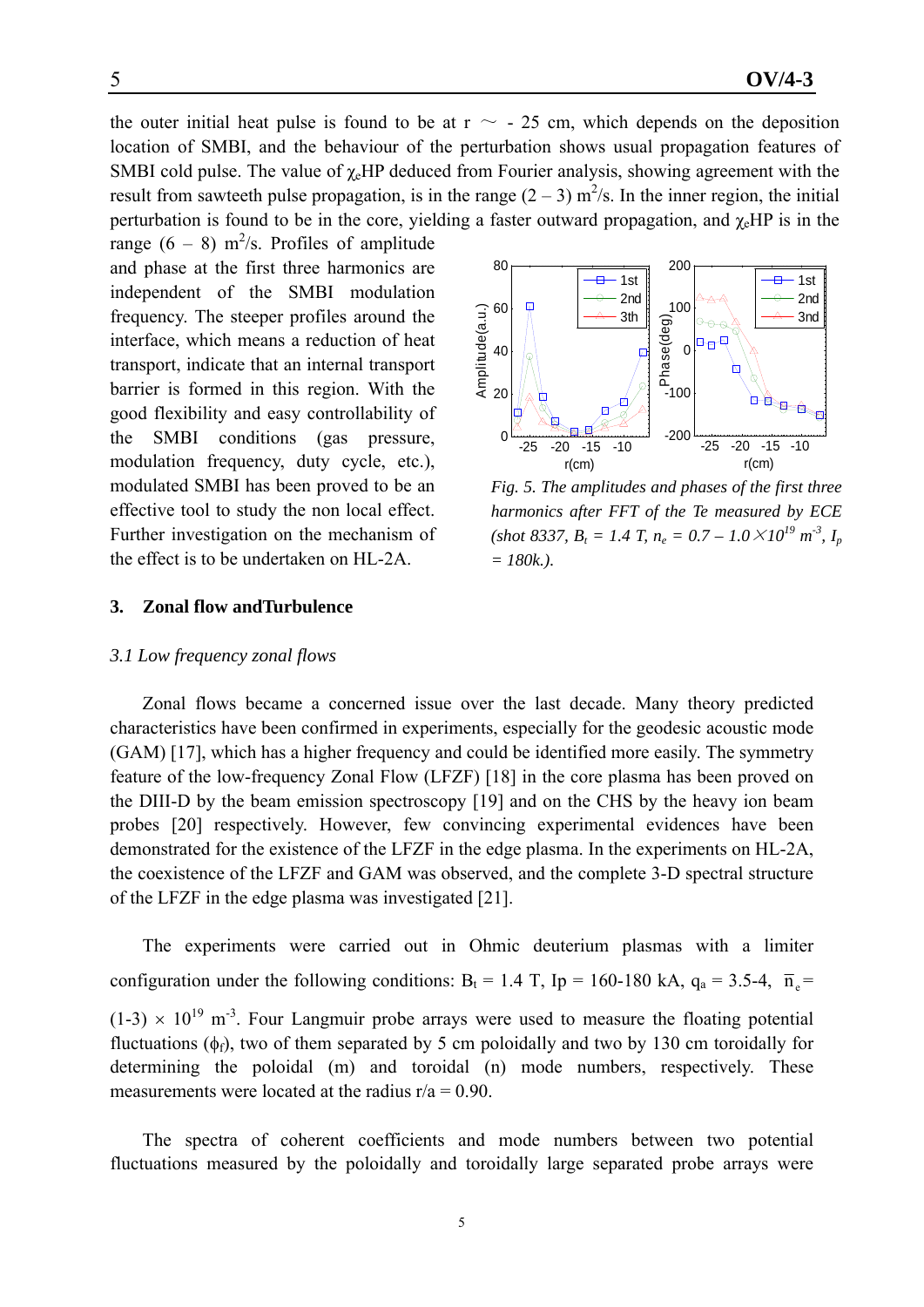given in Figs. 6(a) and 6(b), showing that over a large frequency range from 0.5 kHz to  $\sim$ 15 kHz, the correlation coefficients are high and the mode numbers are round zero. The coherent mode at 8.5 kHz has been identified as the GAM [22]. The low frequency (LF) feature with the potential structure of  $m = n = 0$  is consistent with the theoretical prediction and simulation result for the LFZF [23].



*Fig. 6. (a) Coherent coefficients and (b) mode numbers between two potential fluctuations separated poloidally and toroidally. (c) Normalized wavenumber-frequency spectra below 20kHz (the area under the horizontal dashed line is multiplied by 4 for clarity).* 

The radial wave-number via frequency spectrum  $S(k_r, f)$  for the LF feature has two peaks at approximately symmetrically positive and negative values  $\overline{k}_r \approx \pm 1.0 cm^{-1}$  with a small imbalance in the positive and negative components. This observation implies that the energy of the LF feature propagates in the inward and outward radial directions with a net outward, as shown in Fig.6(c). The spectrally averaged wavenumber and its width are  $\overline{k}_r = 0.55 cm^{-1}$ and  $\Delta k_r = 3.2 \text{cm}^{-1}$ , which corresponds to  $k_r \rho_i = 0.033$  and  $\Delta k_r \rho_i = 0.19$  respectively. This is in the range for the LFZF expected by theory and simulations [24]. The envelope analysis and bispectral approach are used to investigate the nonlinear interaction among the LFZF, GAM and ambient turbulence (AT). The results manifest the modulation of the AT envelope correlating with  $\phi_f$  in the whole low frequency range below the GAM and the phase shifts are all around  $\pi$ . These clearly indicate that the AT envelope is modulated by both the LFZF and GAM, and their interaction has anti-phase relation, which suggests that both the LFZF and GAM are generated in the energy-conserving nonlinear interaction with the AT.

### *3.2. The density fluctuation of GAM frequency*

The density fluctuations with typical GAM frequency of  $f_{GAM}$ ∼9.8 kHz are observed at the radius  $r/a = 0.95$  on HL-2A, whose main characteristics have been identified with novel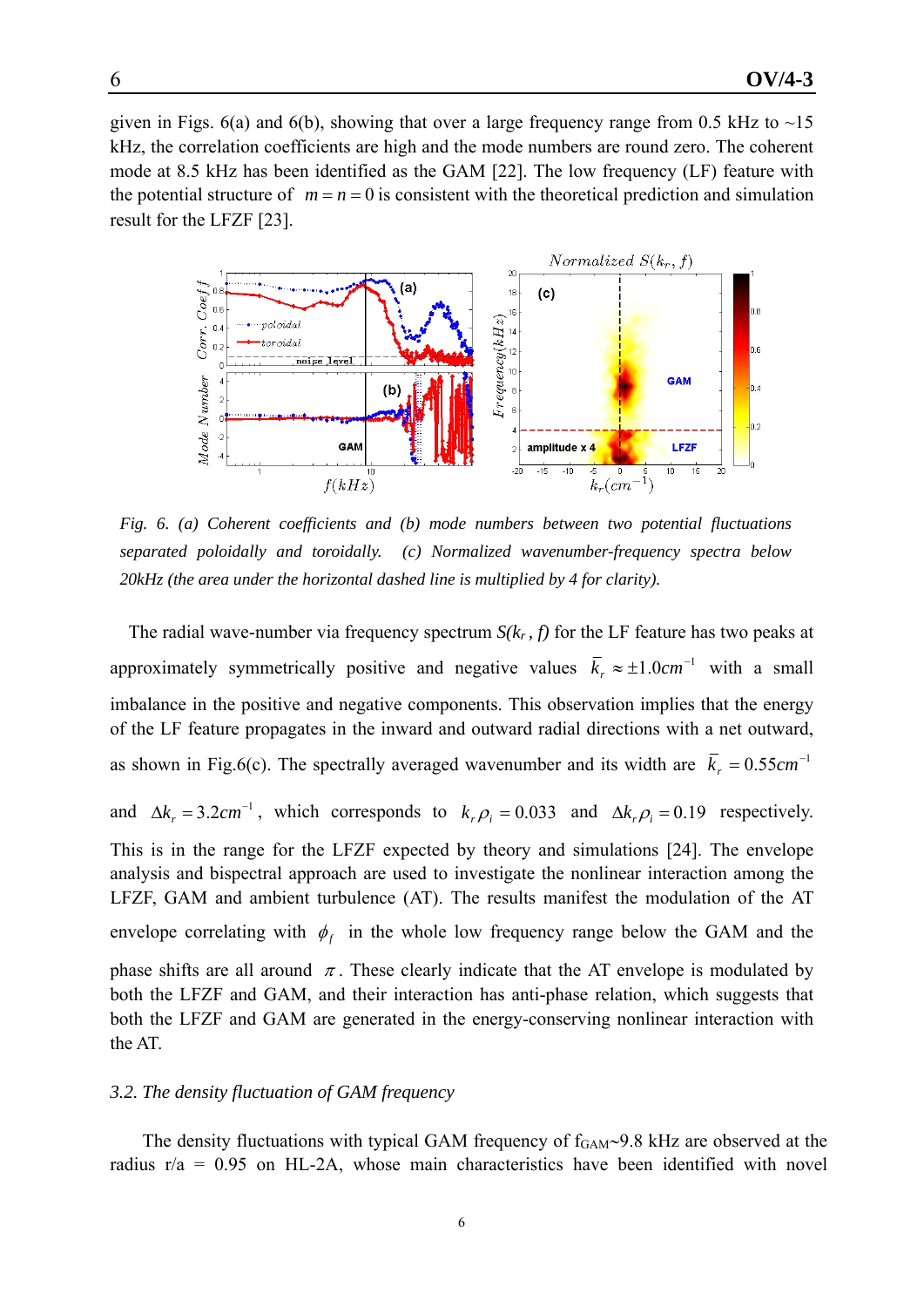combination of the two probe arrays [25]. The clear peaks at the GAM frequency appear simultaneously, not only in potential fluctuations, but also in density fluctuations. The relative amplitude of the GAM density fluctuation near outer midplane is estimated as 0.02% , which is derived from the higher frequency ambient turbulence (HFAT) envelope amplitude  $\widetilde{n}_{e}$ ,*GAM* /  $\widetilde{n}_e = 0.4\%$  at (100-450) kHz multiplied by the total density fluctuation  $\widetilde{n}_e / \overline{n}_e = 5\%$ ,

while it is predicted as  $\tilde{n}_{\text{GAN}}^{\text{th}}/n_e = -\sqrt{2}k_r\rho_i(e\tilde{\phi}/T_e)\sin\theta = 0.03\%$  by the GAM theory using the

# following parameters:  $k_r \rho_i = 0.07$ ,  $e\phi/T_e = 6.2\%$ , and

 $\theta = 2.7^\circ$ . The experiments are in agreement with the theoretical prediction. The contour of poloidal and toroidal mode numbers, derived from wave number-frequency spectrum  $S(k, f)$ , is shown in Fig. 7. It is clear that the peak of  $S(m, n, f_{GAM})$  spectrum mainly localizes at m =  $0.5~1.5$  and n = -0.01∼0.02. The corresponding mode numbers are estimated as m  $= 1.2 \pm 0.4$ , n = 0.036 $\pm 0.039$ , respectively. In another discharge without simultaneous potential measurement, the mode numbers of the GAM density fluctuations are estimated to be *m* =  $-0.73\pm0.65$  and  $n = 0.035\pm0.04$ . The results are close to the mode numbers ( $m = 0$ ,  $n = 0$ ) of theoretical



*Fig. 7. The contour of S (m, n,*  $f_{GAM}$ *) with Is, estimated by two-point technique.* 

prediction for GAM density fluctuations. The mode numbers for potential fluctuation are estimated as  $m = 0.23 \pm 0.36$  and  $n = 0.04 \pm 0.04$  with the same technique.

The nonlinear coupling between the GAM and ambient turbulence is explored with bispectral analysis, as indicated in Fig. 8. The auto-bicoherence of saturation ion current shows a noticeable peak under the conditions of  $f_1 + f_2 = 9.8$  kHz and  $30 < f_1 < 250$ kHz, which implies strongly nonlinear interactions between the GAM and ambient turbulence. The summed bicoherence under the fixed frequency  $f_3 = f_{GAM}$  has also a peak with the  $f_{GAM} = 9.8$  kHz, which suggests that three-wave interaction is a plausible mechanism to generate the GAM and the driving energy comes from small scale drift



*Fig.8. (a) The contour of the squared auto bicoherence*  $b^2$  (f<sub>1</sub>, f<sub>2</sub>), (b) the summed bicoherence  $b^2$ . The noise level is  $2.5 \times 10^{-3}$ , indicated by red dotted *line.* 

fluctuations. It is noticed that there is another broad-peak (30-80 kHz) in the summed bicoherence  $b^2$  (f), which is possibly correlated with quasi-mode (QM), discussed in section 3.3.

In addition, the phase shifts between density fluctuations and the envelope of high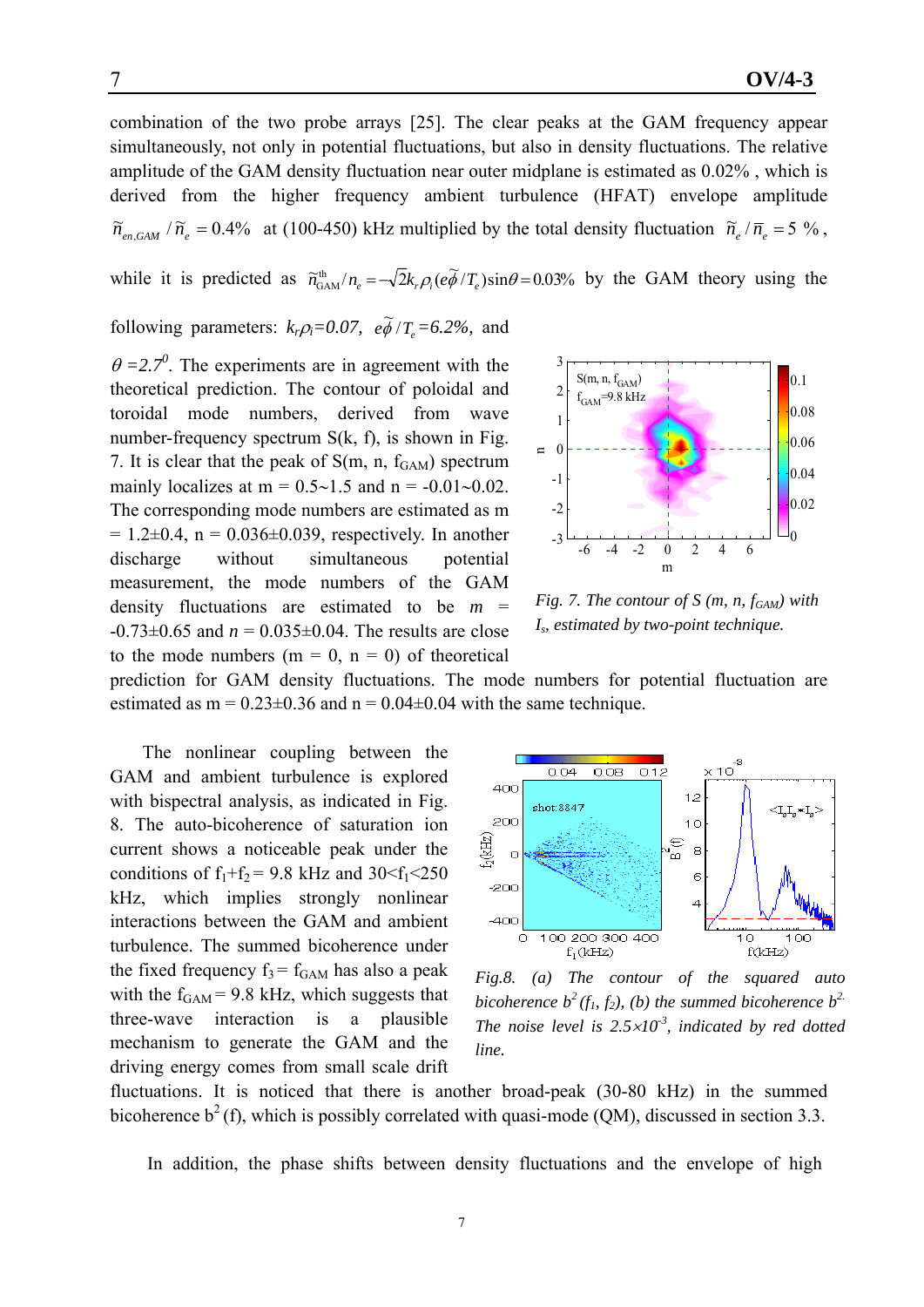frequency components (200-450 kHz) of the AT at the GAM frequency are close to 0.9 $\pi$ , which can be considered to be an indicator for envelope modulation. This observation suggests that GAM can regulate the ambient turbulence through envelope modulation.

### *3.3. Quasi-modes-like low frequency fluctuations*

Recently, simulation and theory indicate that intermediate scale quasi-modes (QM) also play an important role in determining saturation level of the turbulence and corresponding transport, especially, in cases of the absence of zonal flows such as the turbulence driven by electron temperature gradient (ETG) [26-28].

Fig. 9 shows the typical auto-power spectra of the floating potential fluctuation measured

on HL-2A [29]. The first peak centered at frequency of  $\sim$ 1 kHz, corresponding to the MHD modes and LFZF. The toroidal symmetry of the second peak at GAM frequency of ~9 kHz and its interaction with the AT are discussed in detail in previous papers [30,31]. The third peak centered at the frequency of  $\sim$ 35 kHz is the low frequency fluctuations or quasi-mode (LFF or OM) with the width  $\Delta f/f = 0.7$ . The turbulence of broad frequency in (100-500) kHz without apparent spectral peak is considered as the higher frequency ambient turbulence (HFAT) in comparison. The spectral width of the LFF is

estimated as (20-40) kHz, corresponding to the lifetime of (25-50) μs. The autocorrelation time of the HFAT is estimated as  $\sim$ 5 μs from autocorrelation function analysis. It has been shown that the poloidal and toroidal correlation lengths of the LFF may reach  $\sim 6.5$  cm and  $\sim$ 80 cm and are much longer along magnetic field lines than that deviated from field lines. In contrast, the estimated poloidal correlation length of the HFAT is  $\sim 0.5$  cm [30, 31]. These results show that the spatial and temporal scales of the LFF are about one order of magnitude higher than those of the HFAT.

The poloidal wave number spectra for three typical discharges are given in Fig. 10. Here, the poloidal wave vector spectra of the HFAT show apparent linear dispersion relation, from which deviations occur in the LFF regime. The two regimes feature of the spectrum and thus of the turbulence seems universal and reproducible even though the wave vector spectra look like different. The similar results are also obtained in radial and toroidal directions. The nonlinear three wave coupling between the LFF and the



*Fig. 10. Poloidal wave vector spectra for 3 typical discharge parameters.* 



*Fig. 9. Typical auto-power spectra of floating potential fluctuation.*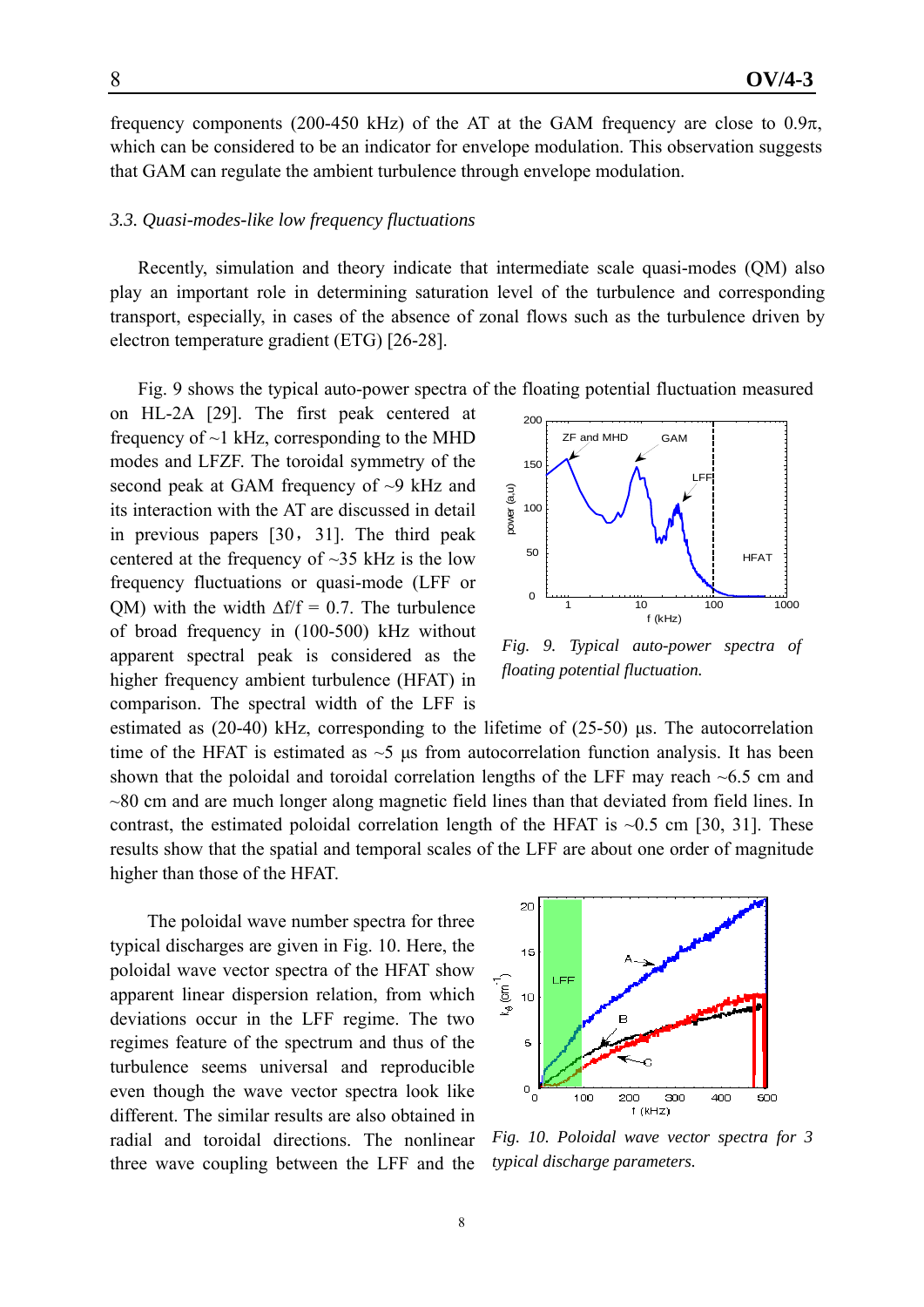HFAT is identified with bi-coherence analysis to be a plausible generation mechanism for the former. The phase shift between the LFF and the envelopes of the HFAT is around  $\pi$ , indicating possible regulating effects of the former on the latter [31]. The LFFs have long wave lengths along magnetic field lines [30, 31]. The results are similar to the theory and simulation predictions on quasi-mode. Further analysis on this topic is in progress.

### **4. MHD Activities with ECRH**

### *4.1 Internal kink mode driven by energetic electrons*

Since the electron fishbone (e-fishbone) instability was observed for the first time on DIII-D [32] with both NBI and off-axis ECCD, experiments have been carried out on HL-1M [33] with ECRH, FTU [34] with LHCD and Tore Supra [35]. The instability is thought to be excited by the barely trapped electrons (BTEs) [32] or the barely circulating electrons (BCEs) at the negative magnetic shear [36, 37]. To identify the resonance conditions, hard x-ray detectors (CdTe) were used to measure the energetic electron spectra on HL-2A. The experimental results show that the excitation of the e-fishbone instability depends on the spectra of the energetic electrons and agree with the resonance conditions qualitatively.

Fig. 11 shows the temporal evolution of the soft x-ray emission during ECRH on the HL-2A tokomak. A strong internal kink mode has obvious features of the fishbone structure characterized by the fishbone like amplitude bursting. The instability can be excited by ECRH deposited at both the higher field and lower field sides. The mode is located around the  $q = 1$ surface. The frequency is between 4 and 8 kHz.

According to the experiments on HL-2A [38], the mode is excited with the increase of the 35-70keV energetic electrons. Fig.12 shows the hard x-ray photon numbers versus energetic



*instability. Shot 7982.* 



*Fig. 11. The temporal evolution of the soft* Fig. 12 .The hard X-ray photon numbers versus *X-ray emission intensity with fishbone-like energetic electron energy at different times for* 

electron energy at different time slices. It is shown that the mode grows with the increase of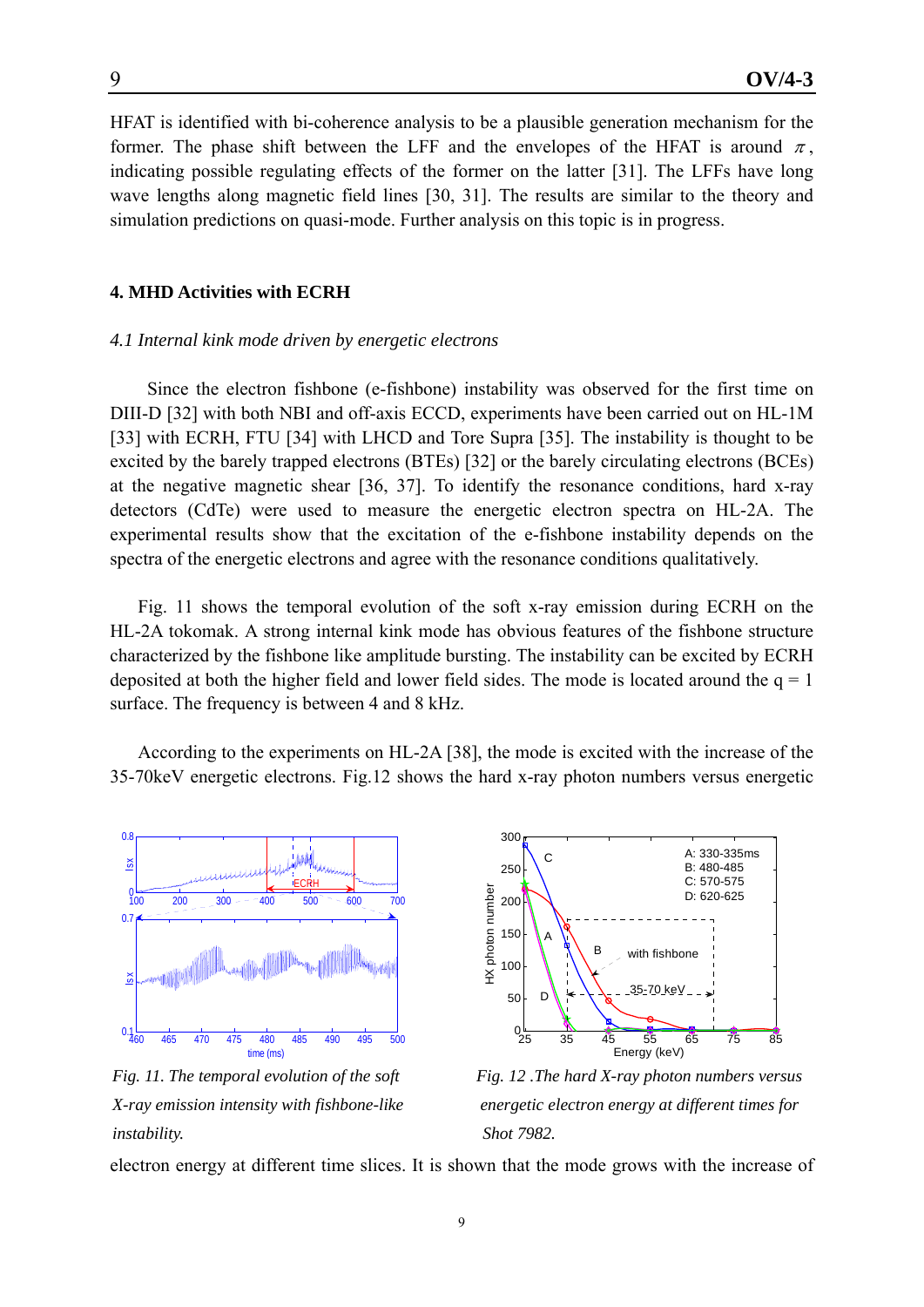the 35-70 keV energetic electrons, when the electron velocity distribution deviates from Maxwellian and the energetic electrons interact with internal kink mode. It seems that the energetic electrons with energy in the range of 35-70keV dominate the effect. The calculation results [38] show that the mode frequency is close to the precession frequencies of the BTEs and the BCEs. The vertical and parallel energies of the electrons resonating with the internal kink mode are in the range of (10-100) keV and the precession frequency is about 0-20 kHz when the magnetic shear is very weak or negative. The fishbone modes may be excited by the BCEs with off-axis ECRH at the LFS. However, at the HFS, the modes may be driven jointly by the BTEs and BCEs.

### *4.2 The stabilization of the m = 2, n = 1 tearing mode with ECRH*

The stabilization of tearing modes by off-axis ECRH in vicinities of the rational surfaces has been realized on tokamaks. This may lead to disruption avoidance and confinement improvement. on the other hand, it has been observed that the core electron temperature keeps constant for some time just after off-axis ECRH switch-off, which suggests that the transport coefficients may be reduced in the core [39]. These suggest the possibility of applying off-axis ECRH in an integrated way to combine the effects on both the stabilization of tearing mode and the reduction of the transport.

The investigation on the suppression of  $m = 2/n = 1$  tearing mode by ECRH has been performed on HL-2A. The toroidal magnetic field is adjusted so that the 68 GHz EC resonance occurs at different positions with respect to the  $q = 2$  surface at the low field side. It

is found that when the location of the EC resonance is close to the  $q = 2$  surface, the tearing mode is suppressed, as shown in Fig.13. With the suppression, clear increases of the plasma density and stored energy are observed, and a transient ITB is obtained after ECRH switch-off in the experiments with the ECRH power in the range of  $0.6 \leq P_{\text{ECRH}}/P_{\text{ohm}} \leq 1$ . The interesting feature of the ITB appearance after ECRH switch-off and the fact that such kind of effect can be additive [40, 41], has motivated us to apply successive ECRH pulses for sustaining MHD-free phase and obtaining continuous confinement improvement.

As is shown in Fig.14, a better suppression can be achieved with lower frequency modulation and appropriate deposition position of the ECRH



*Fig.13 Time traces of magnetic fluctuation and its spectrogram for a discharge in which ECRH is applied far off-axis near the q=2 surface.* 

power,. The tearing mode is effectively suppressed by the successive ECRH in the vicinity of the  $q = 2$  surface (the blue lines) in contrast to the poor suppression or even driving of the mode with inappropriate power deposition position about 3 cm inside the  $q = 2$  surface (the red lines). The suppression event is characterized by the continuous improvement of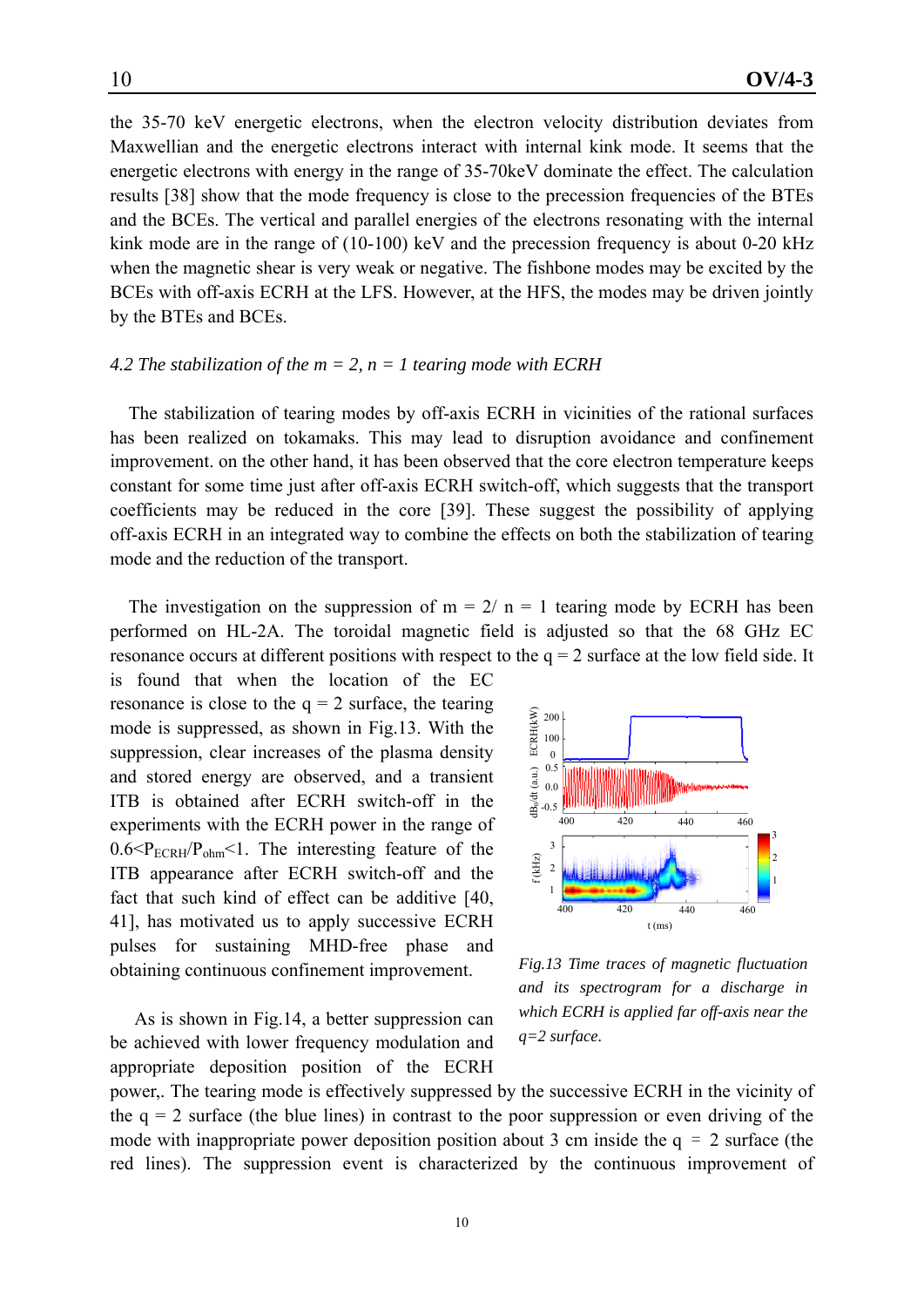confinement, i.e. the plasma density, temperature, stored energy and energy confinement time

increase steadily throughout the successive ECRH pulse. The continuous rise in central plasma density and temperature as well as the confinement improvement, may be attributed to the additive effect of the internal transport barrier formed after each ECRH pulse switch-off. Therefore, successive ECRH pulses may be applied to explore a more favorable regime taking advantage of the enhanced confinement due to a series of ITB formation. This may provide an effective means of controlling  $m/n = 2/1$  tearing modes and extending the beneficial effects of MHD suppression on particle and energy confinement.

## **5. Future plan**

Significant advances in fusion science studies have been made on the HL-2A device, aided by the development and



**8207 8236**

5

 $Z^e$ <br> $(10^{19}/\text{m}^{-3})$ <br> $(10^{19}/\text{m}^{-3})$ 

*Fig.14 Time traces for discharge 8207 in which several successive ECRH pulses produce an additive increase in density, SXR emissivity and stored energy. Also shown is a case with 2/1 tearing mode when ECRH power is inside the q=2 surface (8236).* 

installation of the hardware including diagnostics such as high resolution ECE, multichannel HCN laser interferometer, and heating systems of 2 MW ECRH/ECCD, 1.5 MW NBI, etc.. In addition, a prototype of CXRS has been developed and tested, a multichannel NPA system will be applied in November this year. Besides, further hardware developments are underway. Auxiliary heating system will be extended, another beam line of NBI and ECRH system (140 GHz) will provide more capability for physics study. The following diagnostics will also be designed and commissioned in the near future: an MSE system for the plasma current profile measurement, an ECEI for 2D visualization of MHD activity, CO<sub>2</sub> laser scattering for bulk plasma turbulence. These developments in conjunction with development of theory and simulation software will enhance the capability of HL-2A for the experimental investigation of the key science and technology subjects relevant to ITER and fusion DEMO. The short term physics program will focus on MHD activities; RF wave heating and current drive, including mechanism, efficiency and control; H-mode physics, including formation mechanism or trigger, pedestal characteristics and edge localized modes; particle, momentum and energy transports and confinements: including micro-instabilities, turbulence and zonal flows, ITB formation mechanism emphasizing the role played by the rational magnetic surfaces, the magnetic and flow shears; SOL and divertor physics, including blob, turbulence and transport in SOL, particle and heat loading on the plasma facing components, and plasma-materials interactions.

### **References**